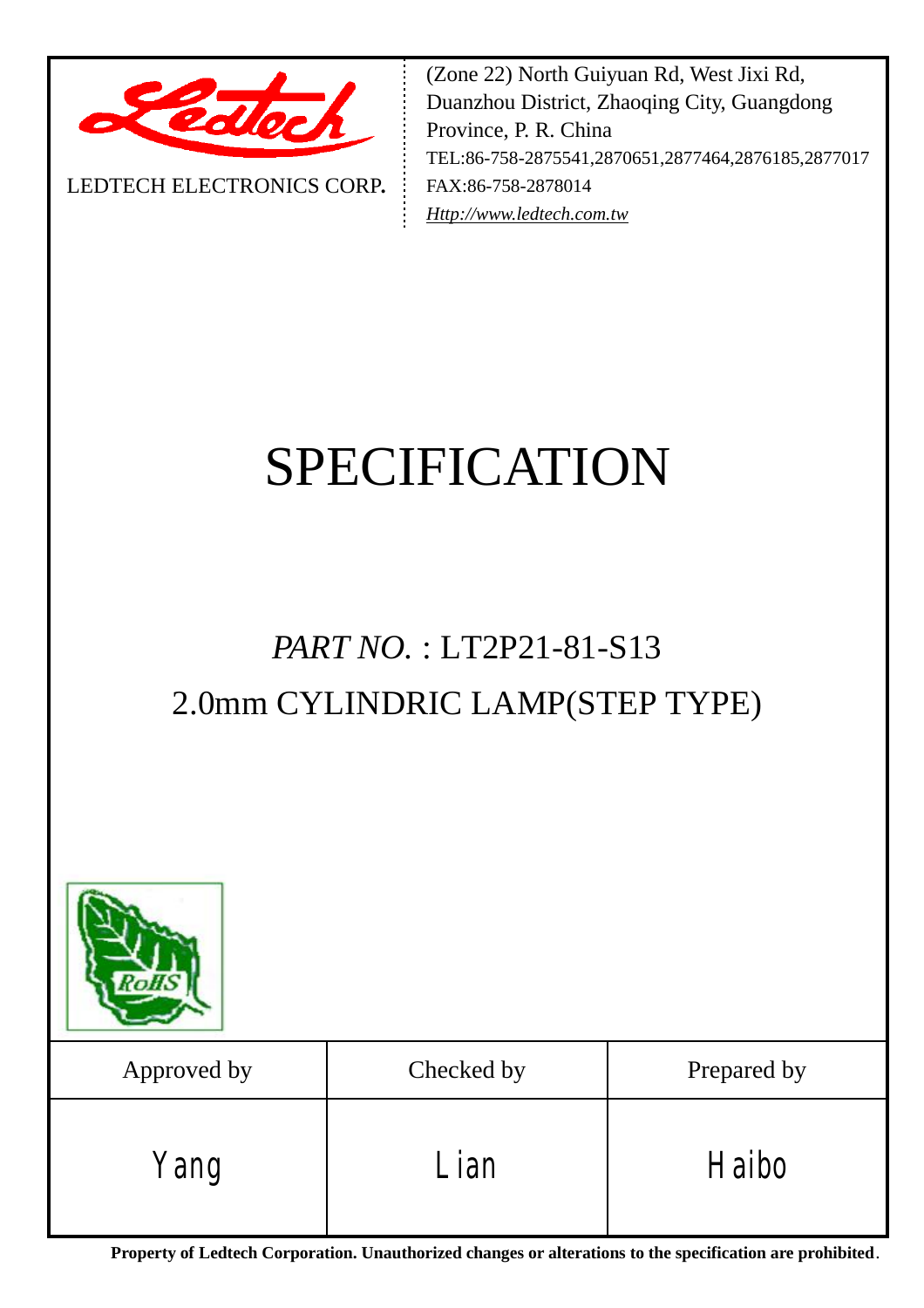

## **Description**

## **This green lamp is made with GaP/GaP chip and green diffused epoxy**

**resin.** 



Notes:

- 1. All dimensions are in mm.
- 2. Tolerance is  $\pm$  0.25mm unless otherwise noted.

## **Description**

|               | LED Chip |                       |                |  |
|---------------|----------|-----------------------|----------------|--|
| Part No.      | Material | <b>Emitting Color</b> | Lens Color     |  |
| LT2P21-81-S13 | GaP/GaP  | Green                 | Green diffused |  |
|               |          |                       |                |  |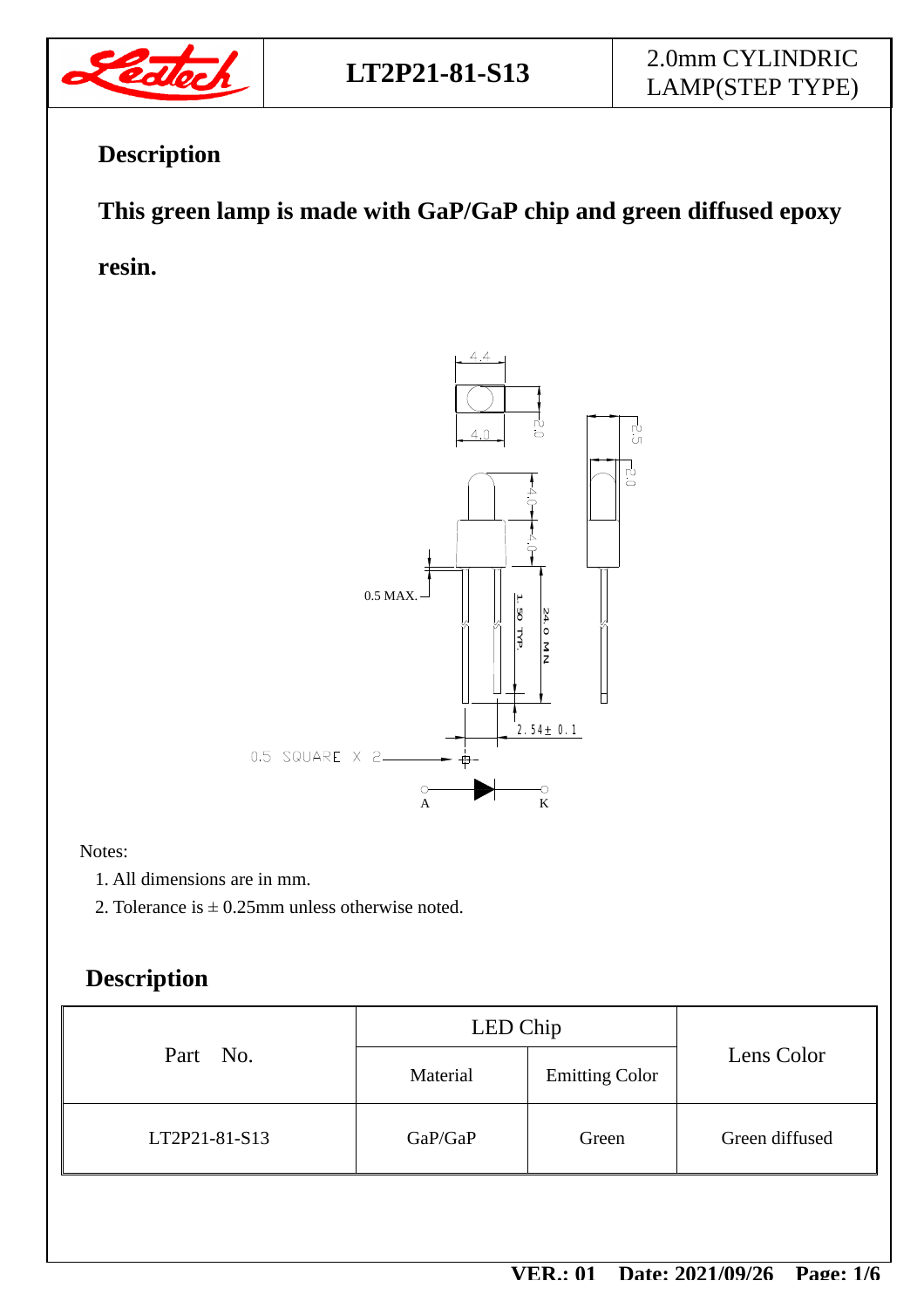

## **Absolute Maximum Ratings at Ta=25℃**

| Parameter                                       | Symbol         | Rating                                                                                | Unit        |
|-------------------------------------------------|----------------|---------------------------------------------------------------------------------------|-------------|
| <b>Power Dissipation</b>                        | P <sub>D</sub> | 75                                                                                    | mW          |
| Reverse Voltage                                 | <b>VR</b>      | 5                                                                                     | V           |
| D.C. Forward Current                            | If             | 30                                                                                    | mA          |
| Reverse (Leakage) Current                       | Ir             | 100                                                                                   | $\mu$ A     |
| Peak Current(1/10Duty Cycle,0.1ms Pulse Width.) | If $(Peak)$    | 100                                                                                   | mA          |
| <b>Operating Temperature Range</b>              | Topr           | $-25$ to $+85$                                                                        | $^{\circ}C$ |
| <b>Storage Temperature Range</b>                | <b>Tstg</b>    | $-40$ to $+100$                                                                       | $^{\circ}C$ |
| Soldering Temperature(1.6mm from body)          | <b>Tsol</b>    | Dip Soldering : $260^{\circ}$ for 5 sec.<br>Hand Soldering : $350^{\circ}$ for 3 sec. |             |

## **Electrical and Optical Characteristics:**

| Parameter                 | Symbol          | Condition | Min. | Typ. | Max. | Unit    |
|---------------------------|-----------------|-----------|------|------|------|---------|
| Luminous Intensity        | Iv              | $If=10mA$ | 3.0  | 6.0  |      | mcd     |
| <b>Forward Voltage</b>    | Vf              | $If=10mA$ |      | 2.0  | 2.5  | V       |
| Peak Wavelength           | $\lambda p$     | $If=10mA$ |      | 567  |      | nm      |
| Dominant Wavelength       | $\lambda$ d     | $If=10mA$ |      | 572  |      | nm      |
| Reverse (Leakage) Current | Ir              | $Vr=5V$   |      |      | 100  | $\mu$ A |
| Viewing Angle             | $2 \theta$ 1/2  | $If=10mA$ |      | 75   |      | deg     |
| Spectrum Line Halfwidth   | $\Delta\lambda$ | $If=10mA$ |      | 30   |      | nm      |

Notes: 1.Tolerance of Luminous Intensity is ±15%.

2.Tolerance of Forward Voltage is ±0.1V.

3.Tolerance of Dominant Wavelength is ±1nm.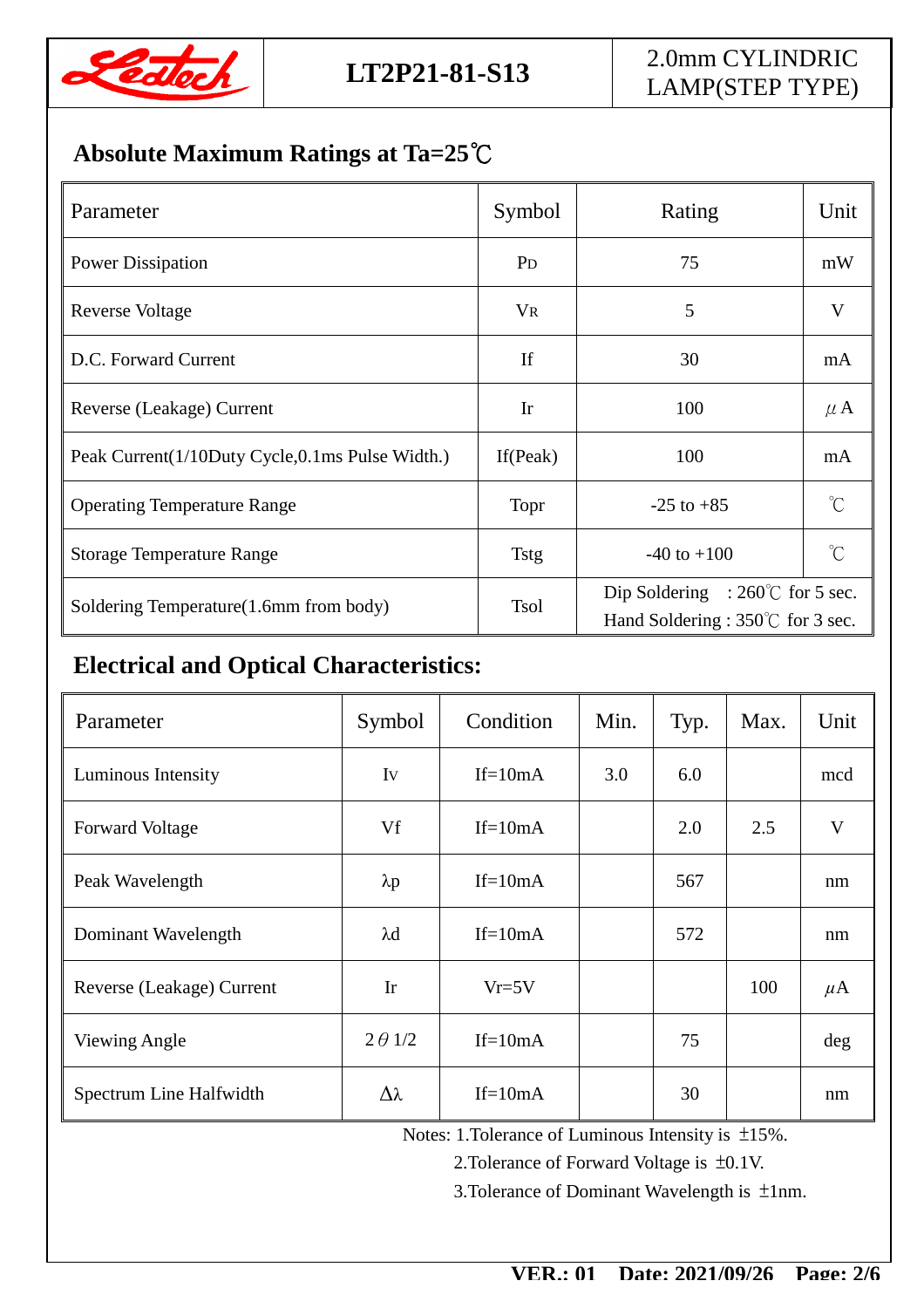

## 2.0mm CYLINDRIC LAMP(STEP TYPE)



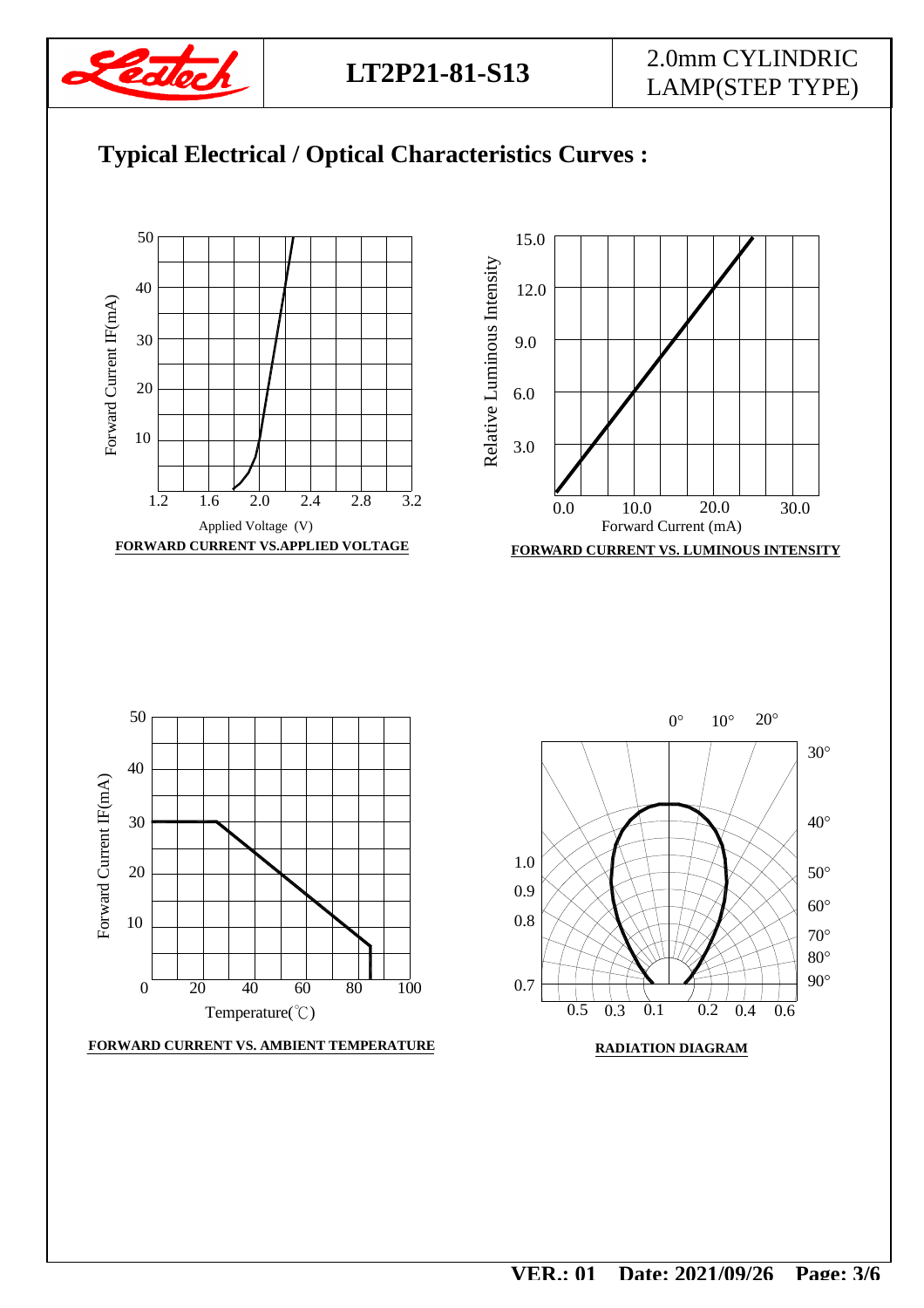

## **LT2P21-81-S13**

## 2.0mm CYLINDRIC LAMP(STEP TYPE)

#### Precautions:

#### TAKE NOTE OF THE FOLLOWING IN USE OF LED

#### 1. Temperature in use

 Since the light generated inside the LED needs to be emitted to outside efficiently, a resin with high light transparency is used; therefore, additives to improve the heat resistance or moisture resistance (silica gel , etc) which are used for semiconductor products such as transistors cannot be added to the resin. Consequently, the heat resistant ability of the resin used for LED is usually low; therefore, please be careful on the following during use. Avoid applying external force, stress, and excessive vibration to the resins and terminals at high temperature. The glass transition temperature of epoxy resin used for the LED is approximately 120-130℃. At a temperature exceeding this limit, the coefficient of liner expansion of the resin doubles or more compared to that at normal temperature and the resin is softened. If external force or stress is applied at that time, it may cause a wire rupture.

#### 2. Soldering

Please be careful on the following at soldering.

After soldering, avoided applying external force, stress, and excessive vibration until the

products go to cooling process (normal temperature), <Same for products with terminal leads>

(1) Soldering measurements:

Distance between melted solder side to bottom of resin shall be 1.6mm or longer.

(2) Dip soldering :

Pre-heat: 90℃ max. (Backside of PCB), Within 60 seconds.

Solder bath: 260±5℃ (Solder temperature), Within 5 seconds.

(3) Hand soldering: 350℃ max. (Temperature of soldering iron tip), Within 3 seconds.

#### 3. Insertion

Pitch of the LED leads and pitch of mounting holes need to be same.

4. Others

 Since the heat resistant ability of the LED resin is low, SMD components are used on the same PCB, please mount the LED after adhesive baking process for SMD components. In case adhesive baking is done after LED lamp insertion due to a production process reason, make sure not to apply external force, stress, and excessive vibration to the LED and follow the conditions below. Baking temperature: 120℃ max. Baking time: Within 60 seconds. If soldering is done sequentially after the adhesive baking, please perform the soldering after cooling down the LED to normal temperature.

5. This LED is designed to be wave solder and dip soldered on to a PCB. If reflow soldered, Ledtech cannot guarantee its reliability.

#### Disclaimer

- 1. Our department reserves the right(s) on the adjustment of product material mix for the specification.
- 2. The product meets our department published specification for a period of twelve (12) months from date of shipment.
- 3. The graphs shown in this datasheet are representing typical data only and do not show guaranteed values.
- 4. When using this product, please observe the absolute maximum ratings and the instructions for using outlined in these specification sheets. Our department assumes no responsibility for any damage resulting from the use of the product which does not comply with the absolute maximum ratings and the instructions included in these specification sheets.
- 5. These specification sheets include materials protected under copyright of our department. Reproduction in any form is prohibited without obtaining our department's prior consent.

This product is not intended to be used for military, aircraft, automotive, medical, life sustaining or life saving applications or any other application which can result in human injury or death. Please contact authorized our department sales agent for special application request.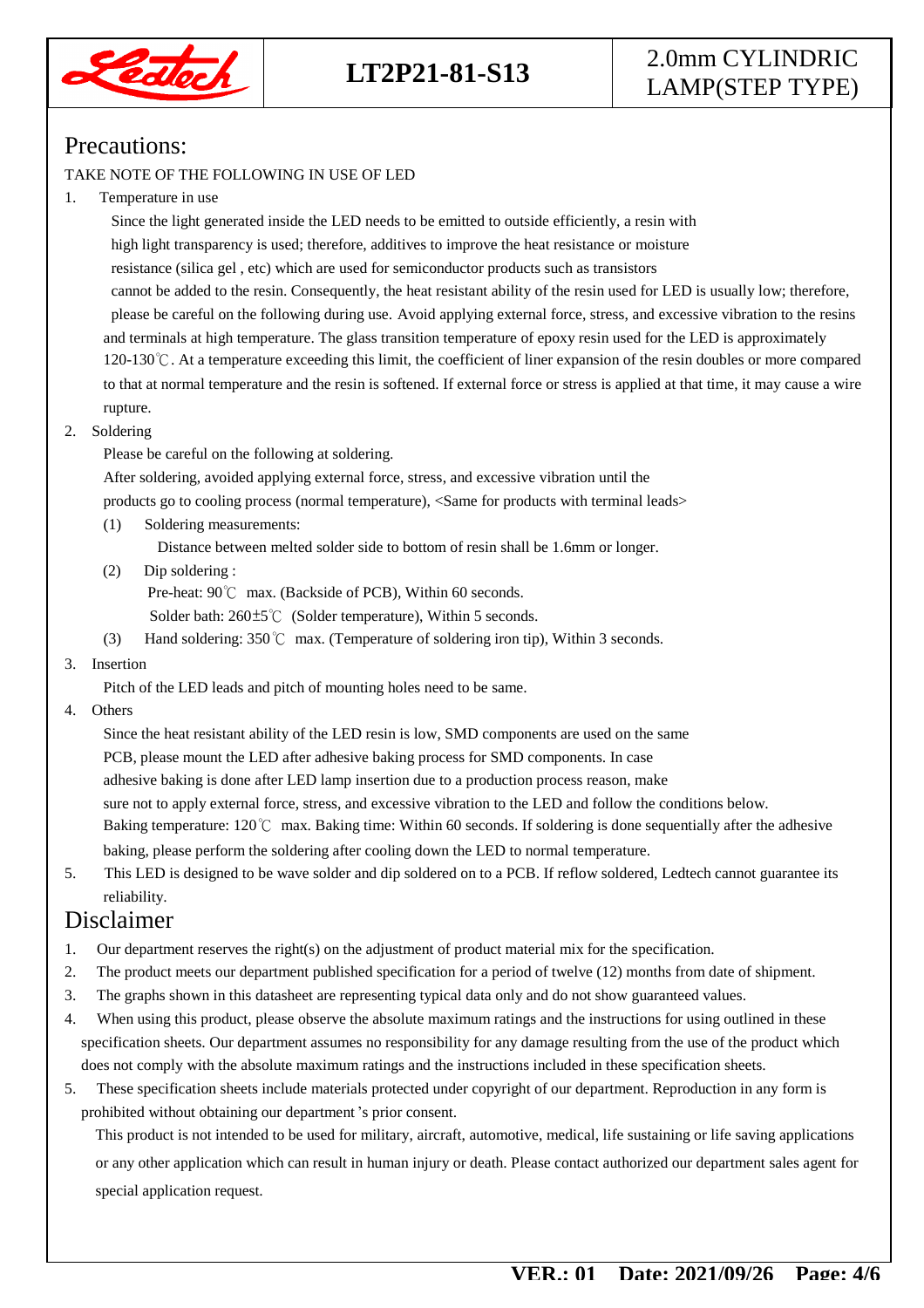

## 2.0mm CYLINDRIC LAMP(STEP TYPE)



| <b>SYMBOL</b>  | Dimensions (mm)      | <b>SYMBOL</b>  | Dimensions (mm)      |
|----------------|----------------------|----------------|----------------------|
| $\overline{A}$ | $5.1 \pm 0.25$       | W0             | $13.0 \pm 0.3$       |
| d              | $0.5 \pm 0.1$        | W1             | $9.0 + 0.5$          |
| P              | $12.7 \pm 1.0$       | W <sub>2</sub> | 3.0 MAX.             |
| P <sub>0</sub> | $12.7 \pm 0.3$       | H              | $23.5 \pm 1.0$       |
| P <sub>1</sub> | $3.85 \pm 0.7$       | $H_0$          | $16.0^{+1.0}_{-0.5}$ |
| P <sub>2</sub> | $6.35 \pm 0.5$       | H1             | $7.5 \pm 0.5$        |
| F              | $5.0 \pm 0.5$        | Do             | Ø4.0±0.2             |
| $\Delta p$     | 1.3 MAX.             |                | 11.0 MAX.            |
| Δh             | 2.0 MAX.             | t <sub>1</sub> | $0.6 \pm 0.3$        |
| W              | $18.0^{+1.0}_{-0.5}$ | t <sub>2</sub> | 1.5 MAX.             |

Note:Cumulative pitch tolerance shall not exceed ±1.0mm over 20 consecutive pitch





2. SPECIFICATIONS ARE SUBJECT TO CHANGE WITHOUT NOTICE. NOTES:<br>1. ALL DIMENSIONS ARE IN mm,TOLERANCE IS ±2.0mm UNLESS OTHERWISE NOTED.